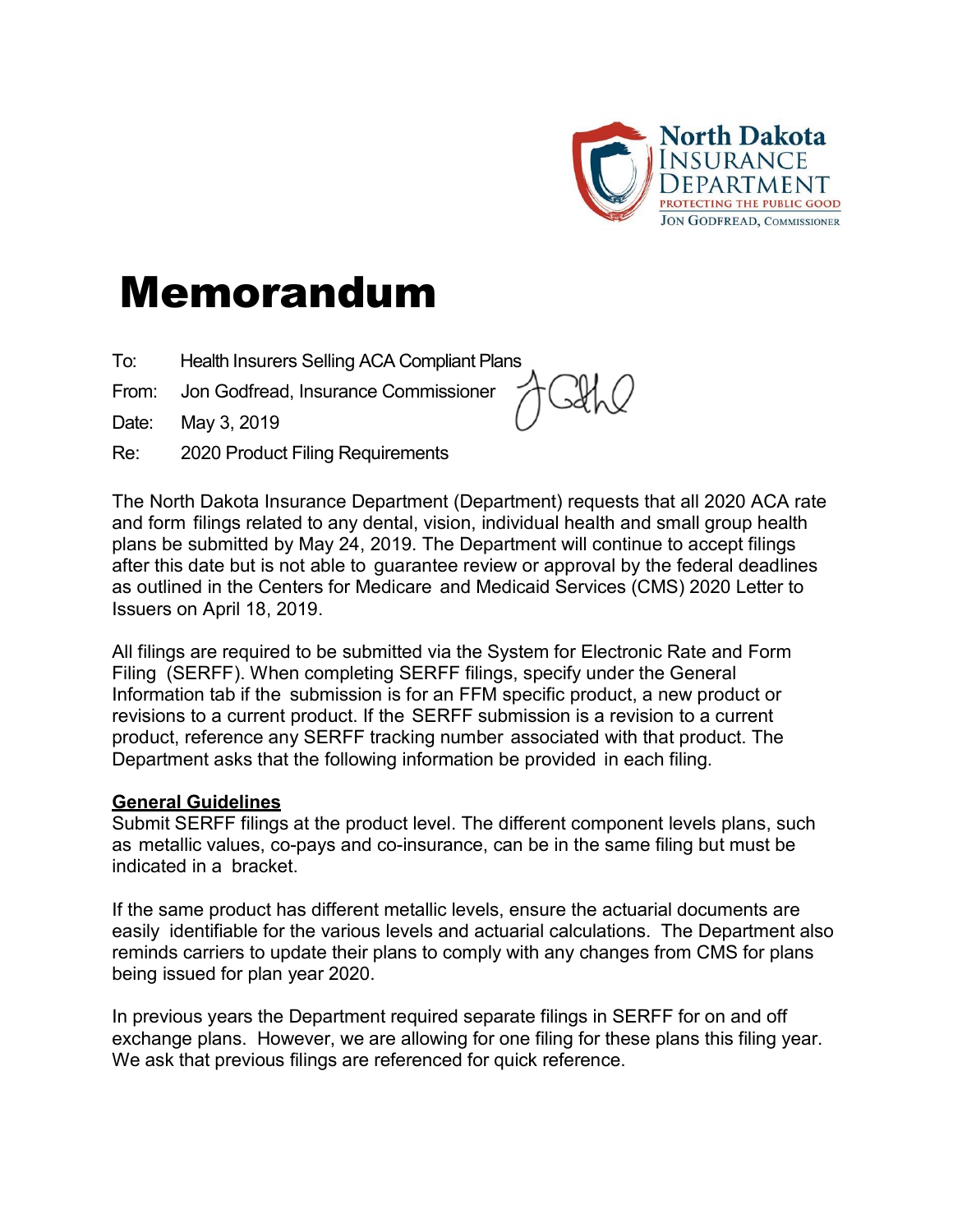## Rate Filing Requirements

During the 2019 Legislative session the Department introduced HB 1106 relating to the establishment of an invisible reinsurance pool for the individual health insurance market. As a result, the Department has started the work required to obtain approval from the federal government on a Section 1332 Waiver. This waiver process is very in-depth and the Department is working within the confines of federal deadlines. These deadlines will dictate some of the rate approvals and therefore we are asking that carriers file two sets of rates. One set of rates will consider federal approval of the reinsurance program outlined in HB 1106. The second set of rates for plans will be assuming a non-reinsurance mechanism similar to past years. Please refer to HB 1106 for the reinsurance program parameters. The Department is requiring that the rates and their supporting documents required by CMS submitted via HIOS, are those which reflect the reinsurance program.

The Department also requires that only silver plans, sold both on and off the exchange, have their rates loaded to reflect the federal government's non-payment of the cost sharing reductions. It is further required to create corresponding silver plans that are only offered off the Exchange so that the consumers purchasing plans off the Exchange are unaffected by the lack of cost sharing reduction funding.

Below is the Department's requirements for the specific rate filings.

- Use the required federal templates, such as the Uniform Rate Review Template (URRT) and the Actuarial Memorandum.
- Provide the experience data for all Affordable Care Act (ACA) plans for both North Dakota and nationwide, including number of policies (individual certificates), members, earned premium, paid claims and incurred gross claims, net claims (net of expected reinsurance, risk).
- The trend assumption must be supported by company experience.
- Provide calculations for all ACA fees.
- Provide an explanation and support for all changes from the prior year's index rates to the current index rates.
- Please also include the direct calculation of the index rate.
- Indicate any new benefits or modified benefits with support for the corresponding rate impact.
- Provide all exhibits including premiums tables in an excel format.

## Form Filing Requirements

- If submitting revisions to a previously filed product, a red-line version is required and must indicate all changes.
- Any new product must use the NAIC checklist that is currently used for filings available in SERFF.